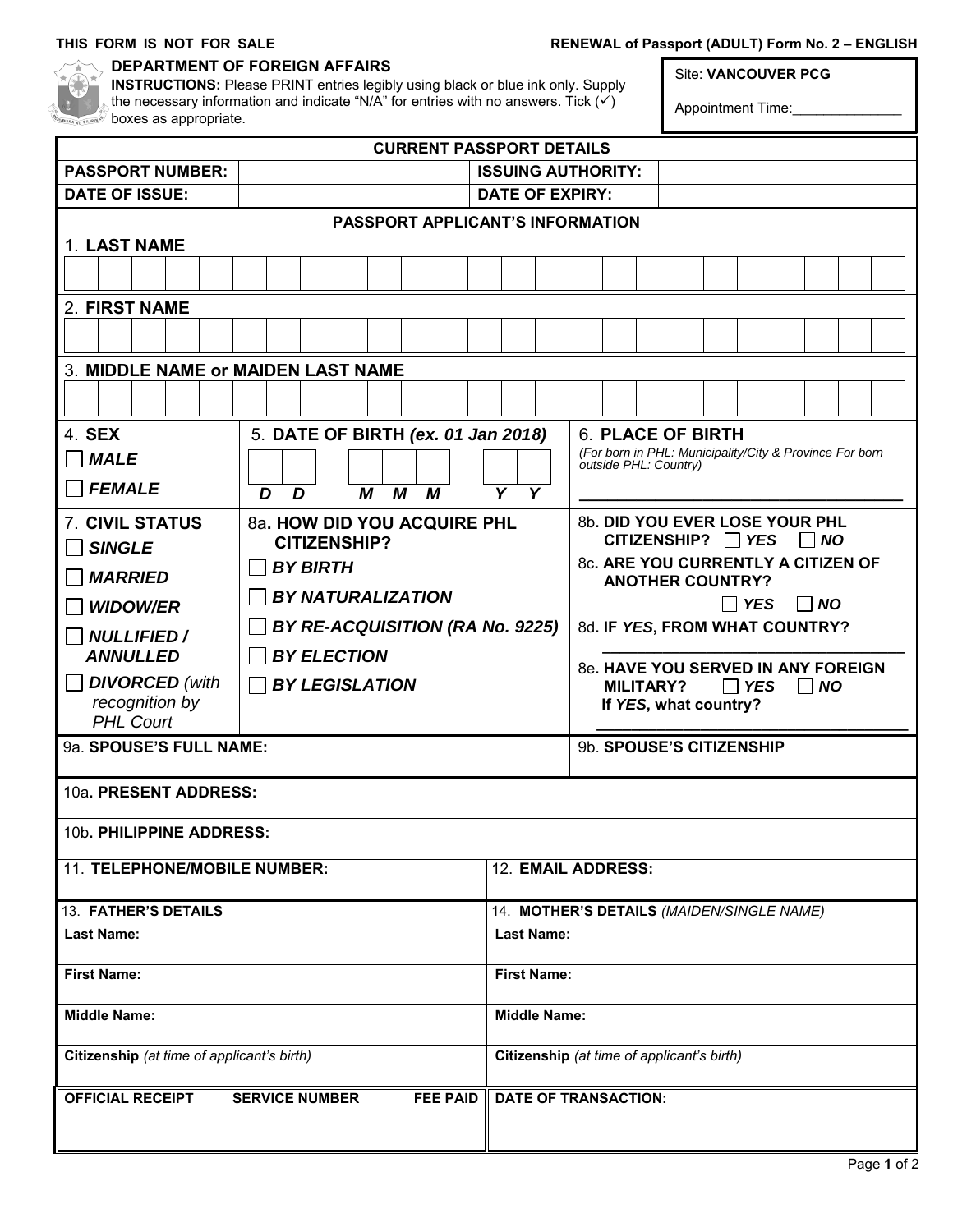| 15a. PERSON TO CONTACT IN CASE OF EMERGENCY: | 15b. TEL/MOBILE NO. OF PERSON TO NOTIFY: |  |  |  |  |  |
|----------------------------------------------|------------------------------------------|--|--|--|--|--|
| <b>STATUS OF CURRENT PASSPORT</b>            |                                          |  |  |  |  |  |
| Please choose as applicable:                 | <b>Lost Valid Passport</b>               |  |  |  |  |  |
| <b>Passport Intact</b>                       | <b>Affidavit of Loss</b>                 |  |  |  |  |  |
| <b>Damaged Passport</b>                      | Police Report or File Number             |  |  |  |  |  |
| Affidavit of Explanation                     | <b>Lost Expired Passport</b>             |  |  |  |  |  |
| $\bullet$                                    | <b>Affidavit of Explanation</b>          |  |  |  |  |  |

#### **DECLARATION OF APPLICANT**

**I HEREBY DECLARE AND AFFIRM** that *1)* I am a Filipino Citizen. *2)* The information I provided in this application are true and correct. *3)* The supporting documents attached are authentic. *4)* I consent to the verification by the Philippine Government of the information I provided to establish my personal particulars, and further consent to issue its use for any lawful purpose. *5)* I am aware that the information provided in this application will be treated in accordance with relevant privacy regulations. *6)* I am aware that under the law, I am allowed to hold only one valid regular Philippine passport at a given time. *7)* I am aware that making false statements in this passport application and furnishing falsified or forged documents are punishable by fine or imprisonment, and grounds for suspension or denial of application. *8)* I confirm that all original documents were returned to me. *9)* I understand and accept the release of the passport could be subject to delay due to unforeseen events beyond the control of the Department of Foreign Affairs. *10)* I understand that the Philippine Consulate General shall not be responsible for any loss, expense, or damage to my documents that may be sustained as a result or by reason of the mailing of my passport/documents using the services of Canada Post or my preferred courier. *11)* In case of "Return to Sender", I agree to reimburse the Consulate for the penalty and any expense incurred for the re-mailing.

#### 16. **SIGNATURE OVER PRINTED NAME** 17. **DATE (ex. 01 Jan 2018)**

| <b>PROCESSOR'S</b> | <b>WATCHLIST</b>     | <b>BORROWED</b> |                 | <b>CANCELLED</b> | SIGNATURE OF APPLICANT/REPRESENTATIVE TO RECEIVE: |
|--------------------|----------------------|-----------------|-----------------|------------------|---------------------------------------------------|
| <b>SIGNATURE:</b>  | <b>VERIFICATION:</b> | <b>PASSPORT</b> |                 | <b>PASSPORT</b>  | <b>NEW PASSPORT</b>                               |
| <b>REMARKS:</b>    |                      |                 | <b>ENCODER:</b> | <b>SIGNATURE</b> | <b>SIGNING OFFICER:</b>                           |

\_\_\_\_\_\_\_\_\_\_\_\_\_\_\_\_\_\_\_\_\_\_\_\_\_\_\_\_\_\_\_\_\_\_\_\_\_\_\_\_ \_\_\_\_\_\_\_\_\_\_\_\_\_\_\_\_\_\_\_\_\_\_\_\_\_\_\_\_\_\_\_\_

#### **TO PASSPORT APPLICANT:**

**FOR THE COMPLETE LIST OF THE CORE REQUIREMENTS AND SUPPORTING DOCUMENTS FOR RENEWAL OF PASSPORT APPLICATIONS FOR ADULTS, PLEASE REFER TO PAGE 3 OF FORM NO. 2.**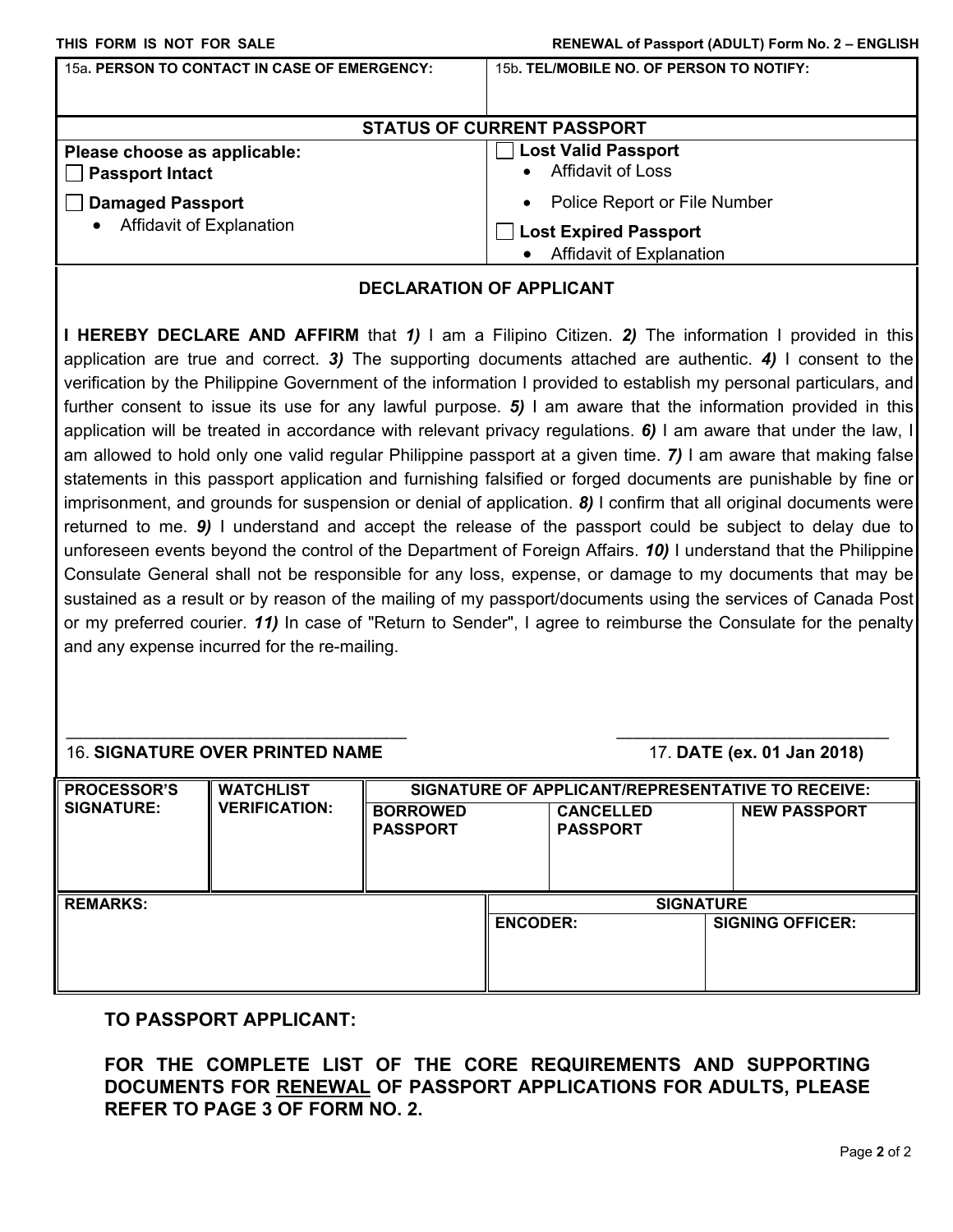# **REQUIREMENTS for RENEWAL Passport Application (Adult)**

**All clients are required to accomplish and submit the Health Declaration Form on-site when availing services at the Consulate.**

*Filipino citizens are entitled to a Philippine passport. Filipino citizens who have acquired Canadian citizenship are eligible to apply for a Philippine passport AFTER re-acquiring their Philippine citizenship under RA 9225.*

For a printable list of requirements, please click:

### **I. CORE REQUIREMENTS**

- 1. Confirmed online appointment.
- 2. Duly accomplished Application Form No. 2 (Renewal of Passport Application (Adult) Form).
- 3. Personal appearance. (The applicant must come in proper business attire- with collar and sleeves. The applicant will be required to take off their eyeglasses, contact lenses and/or facial piercings and must be without heavy make-up, eyeliner and false eyelashes during photo, biometrics and data capture. Facial expression should be neutral with mouth closed. Ears should also visible. Forehead must be clear. Bangs/hair fringes must not cover the forehead or touch the eyebrows.).
- 4. Latest Philippine passport with photocopy of the data page showing the applicant's photo and complete name and details.
- 5. Original and photocopy of one of the following, whichever is applicable: a) Applicant's valid Permanent Resident (PR) card; b) Status Verification from IRCC if PR card has expired for more than two years from date of passport application; c) Valid confirmation of Permanent Residency for newly-landed immigrant; d) Dual Citizenship Identification Certificate (for RA 9225 renewal); e) Latest valid Canadian Tourist Visa or valid Work Permit or valid Student Permit.

### *\*Aside from the above core requirements, the following requirements must be complied with in the following cases:*

### **II. ADDITIONAL REQUIREMENTS**

#### **If the female applicant wishes to change her surname from maiden to married:**

- 1. Original and photocopy of PSA-issued Birth Certificate (MC).
- 2. Original and photocopy of PSA-issued Marriage Certificate (MC) on security paper (if married in the Philippines) or PSA-issued Report of Marriage (ROM) on security paper (if married outside the Philippines).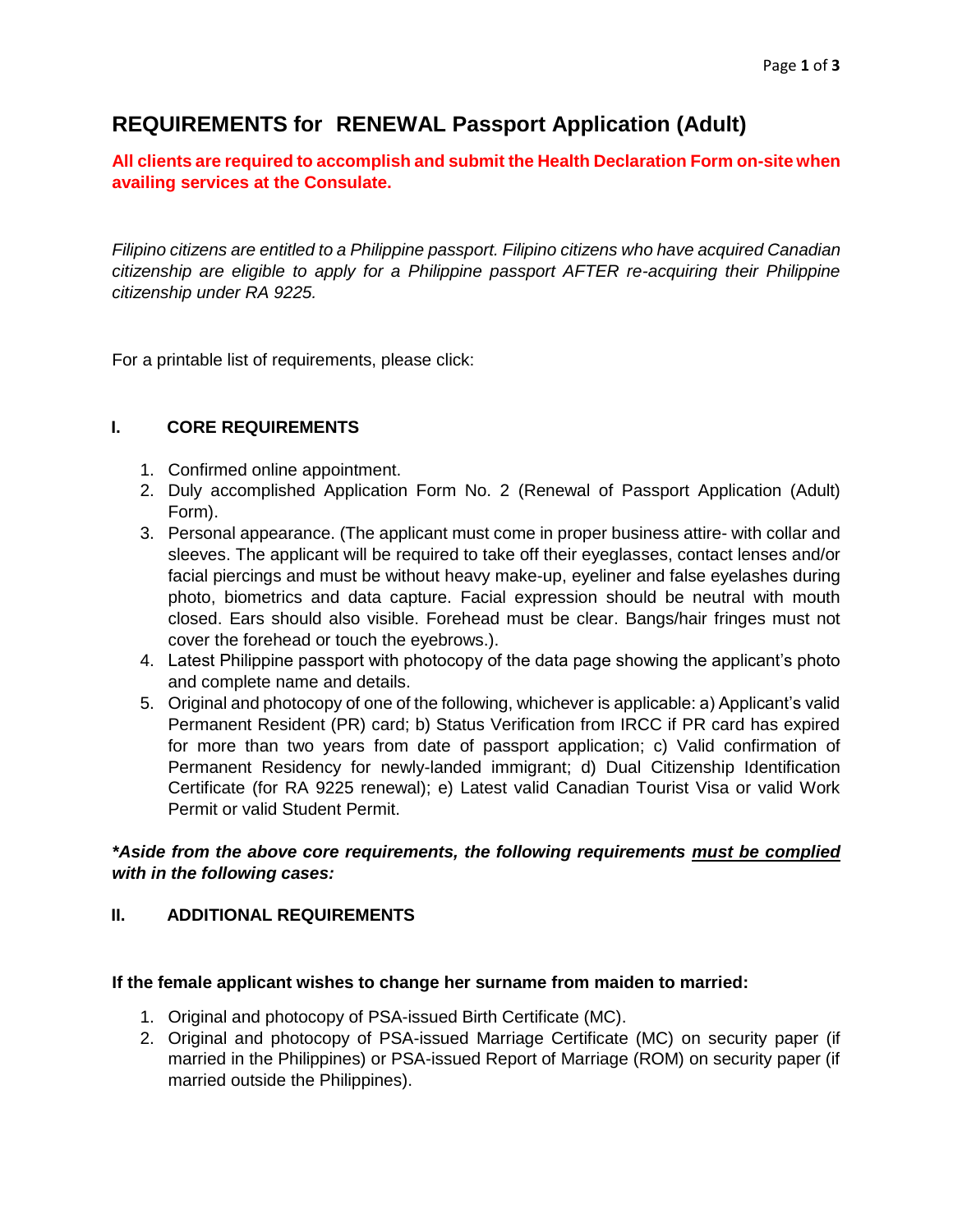**If the applicant is holding the following passports: 1) Old brown and green passports bearing no complete middle name; 2) Passport with incomplete Place of Birth (showing province only):**

- 1. Original and photocopy of PSA/NSO-issued Birth Certificate/Report of Birth.
- 2. Original and photocopy of PSA/NSO-issued Marriage Certificate/Report of Marriage (for married female applicants).

**If the applicant is a Dual Citizen who can present previously issued Philippine passport and is:**

- *A. Female who wishes to change their surname from maiden to married:*
- 1. Original and photocopies of PSA-issued BC/ROB.
- 2. PSA-issued MC/ROM.
- 3. Original and photocopy of the Identification Certificate issued by the Philippine Foreign Service Post (i.e., Philippine Embassy or Consulate General) or the Bureau of Immigration (BI).

#### **B. Applicant is holding the following passports: 1) Old brown and green passports bearing no complete middle name; 2) Passport with incomplete Place of Birth (showing province only):**

- 1. Original and photocopy of PSA/NSO-issued Birth Certificate/Report of Birth.
- 2. Original and photocopy of PSA/NSO-issued Marriage Certificate/Report of Marriage (for married female applicants).
- 3. Original and photocopy of the Identification Certificate issued by the Philippine Foreign Service Post (i.e., Philippine Embassy or Consulate General) or the Bureau of Immigration (BI).

# **If the applicant is a Naturalized Filipino Citizen:**

1. Identification Certificate of Naturalization from Bureau of Immigration.

#### **If the applicant is a Filipino citizen by Election:**

- 1. Affidavit of Election of Philippine Citizenship.
- 2. Identification Certificate of Election from BI.

*The Consular Officer reserves the right to require additional documents based on the documents submitted and special circumstances of the applicant.*